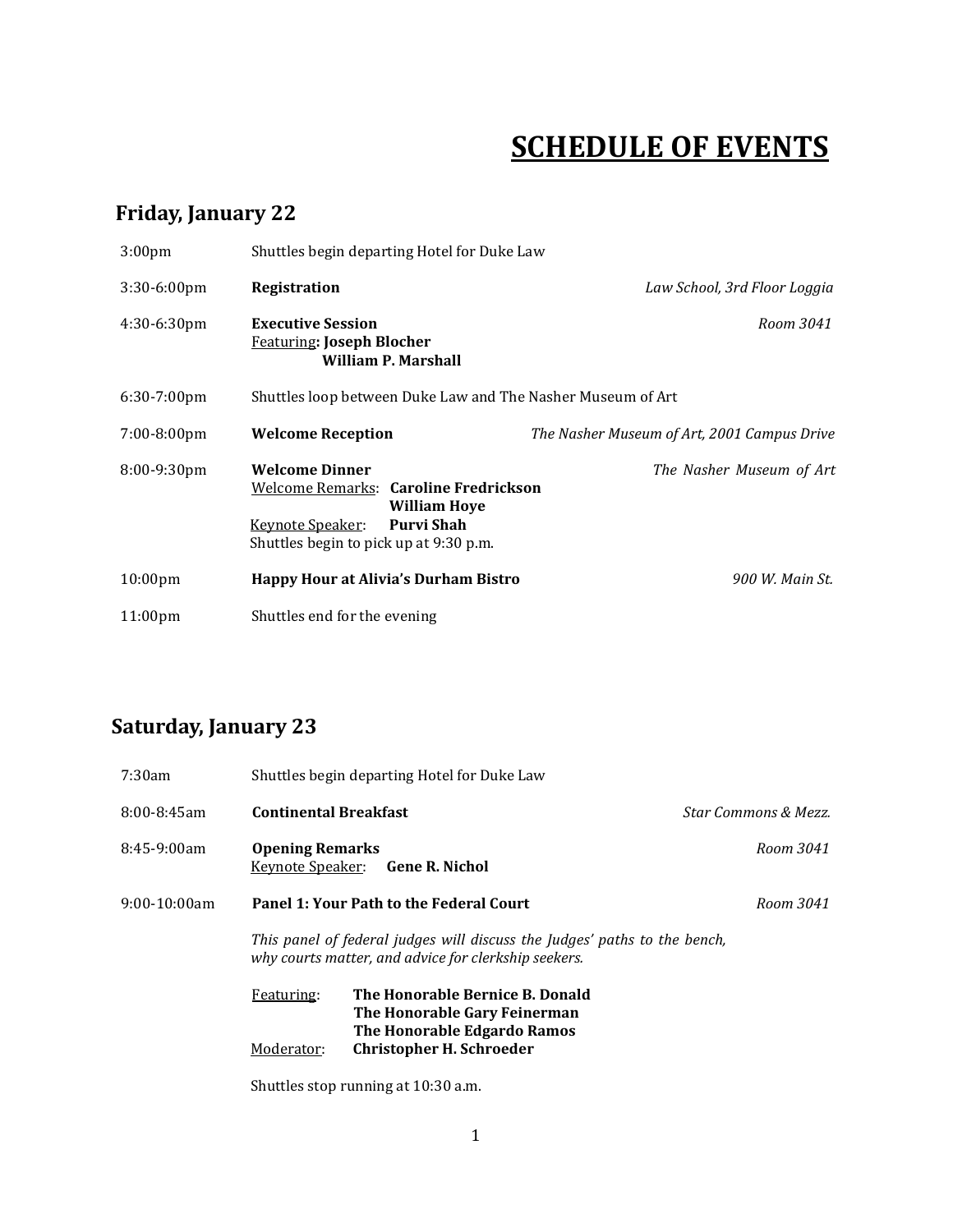| 10:00-10:15am  | <b>Break</b>                                                                                                                                                                                                                                                                                                                                                                                                                                      |           |  |
|----------------|---------------------------------------------------------------------------------------------------------------------------------------------------------------------------------------------------------------------------------------------------------------------------------------------------------------------------------------------------------------------------------------------------------------------------------------------------|-----------|--|
| 10:15-11:00am  | Panel 2: Roe: A Conversation on Reproductive Rights<br>Room 3041<br>This discussion will explore the history and current challenges in the fight<br>for reproductive rights with an emphasis on the pending Supreme Court case Whole<br>Woman's Health v. Cole.                                                                                                                                                                                   |           |  |
|                | Featuring:<br><b>Janet Crepps</b><br>Walter E. Dellinger III                                                                                                                                                                                                                                                                                                                                                                                      |           |  |
| 11:00-11:10am  | <b>Break</b>                                                                                                                                                                                                                                                                                                                                                                                                                                      |           |  |
| 11:10-11:45am  | <b>Keynote Address</b><br><b>Cliff Sloan</b><br>Introduction:<br>Keynote Speaker:<br>The Honorable Cyrus R. Vance, Jr.                                                                                                                                                                                                                                                                                                                            | Room 3041 |  |
| 11:45am-1:00pm | Panel 3: Challenging Racial Disparity in Criminal Justice:<br>Room 3041<br>Using the Law as a Force for Change<br>This panel will examine racial inequalities in the criminal justice system. Panelists will<br>identify how this disparity impacts immigration, sentencing, capital punishment, and re-<br>entry into society. Panelists will also describe how students and new lawyers can evoke<br>change to eradicate the racial injustices. |           |  |
|                | Introduction: Theo Shaw<br><b>Dave Hall</b><br>Featuring:<br><b>Brian Stull</b><br>The Honorable Cyrus R. Vance, Jr.<br>Sejal Zota<br>James E. Coleman<br>Moderator:                                                                                                                                                                                                                                                                              |           |  |
| $1:00-1:45$ pm | <b>Networking Lunch</b><br>Star Commons & Mezz.                                                                                                                                                                                                                                                                                                                                                                                                   |           |  |
| 1:45-2:15pm    | Keynote: Remarks on Judicial Elections & Mass Incarceration<br>The Honorable Sue Bell Cobb<br><b>Keynote Speaker:</b>                                                                                                                                                                                                                                                                                                                             | Room 3041 |  |
| 2:15-2:45pm    | Regional networking meetings                                                                                                                                                                                                                                                                                                                                                                                                                      |           |  |
| 2:45-4:00pm    | Panel 4: Redefining Democracy:<br>A discussion on inequality in financing elections<br>Room 3041<br>This panel will discuss the impact of unlimited, undisclosed money on elections in America.<br>Questions considered include: how did we get here? who stands to benefit? and what can<br>repair a rigged system? The panel will also examine the apportionment process and its<br>abuse of disenfranchised voters.                            |           |  |
|                | <b>Chris Kromm</b><br>Featuring:<br>The Honorable Ann M. Ravel<br><b>Kim Tignor</b><br><b>Neil S. Siegel</b><br>Moderator:                                                                                                                                                                                                                                                                                                                        |           |  |
| 4:00-4:30pm    | Networking meetings and 3L transition meetings                                                                                                                                                                                                                                                                                                                                                                                                    |           |  |